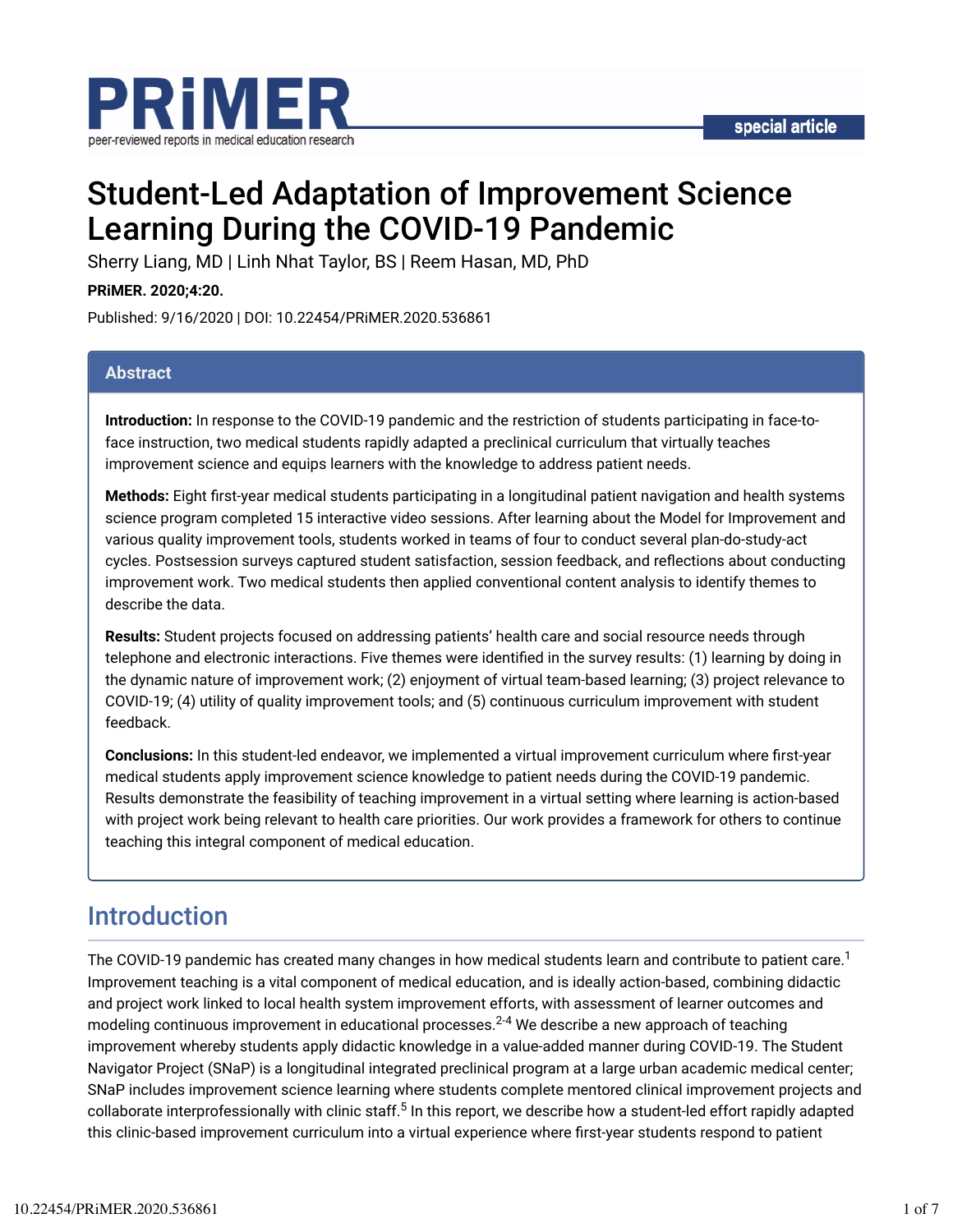needs while adhering to social distancing measures. This intervention serves as a model for others to implement virtually at their own institutions.

# **Methods**

### *Educational Response*

Upon transition to virtual-only learning in March 2020, two medical students convened with the SNaP director to adapt the improvement curriculum to be delivered virtually. All eight first-year medical students (age range 23-29 years; seven females, one male) in the SNaP cohort participated. Students had previously established a 1-3-month relationship with one to two patients as part of their patient navigation work and received an introduction to improvement science through the Institute for Healthcare Improvement (IHI) Open School Modules. 6

## *Curriculum Description and Implementation*

Figure 1 shows curriculum objectives. The curriculum involved two phases: project-based learning followed by scholarly synthesis of work (Table 1). We utilized WebEx, a virtual meeting platform, and Box, an encrypted cloud drive with Microsoft Office applications. Didactics focused on purposefully linking improvement concepts to the impact of COVID-19 on the students' patient navigation work. For the 3-question project brainstorming, students applied the Model for Improvement<sup>7</sup> to the pandemic context by identifying a problem related to their patients' needs, brainstorming change ideas, and generating measures. In teams of four, students spent approximately 2 months completing three plan-do-study-act (PDSA) cycles. Students utilized a shared Excel sheet on Box to record their project work, which included a project management template to record each phase of the PDSA cycle. WebEx meetings consisted of large-group learnings and separate project team discussions facilitated by a project coach. In the scholarly synthesis of work phase, students reviewed quality improvement tools and applied them to their projects. Students created posters to highlight key project learnings and to present at scholarly venues.

### *Curriculum Evaluation*

Students completed a voluntary, anonymous, online survey after each session that captured student satisfaction, session feedback, and reflections about the session content. A conventional content analysis approach was utilized to identify themes. Two lead medical students reviewed the survey results and developed preliminary themes. The students analyzed later surveys in a similar manner, adding new codes only if necessary. The Institutional Review Board determined this activity exempt from oversight. Curriculum materials are available on the Society of Teachers of Family Medicine Resource Library.<sup>8</sup>

## **Results**

The findings in this report reflect data collected from March 30, 2020 to June 1, 2020 during the project-based learning phase. Student projects focused on addressing patients' health care and social resource needs through telephone and/or electronic interactions.

Table 2 outlines qualitative results of the postsession survey completed by students at an average response rate of 70% (n=8). Students reported enjoying a session 87% of the time, with the remainder as enjoying the session somewhat. We identified five themes: (1) learning by doing in the dynamic nature of improvement work; (2) enjoyment of virtual team-based learning; (3) project relevance to COVID-19; (4) utility of quality improvement tools; and (5) continuous curriculum improvement with student feedback.

# **Conclusions**

In our student-led endeavor to implement a virtual improvement curriculum, first-year medical students learned and applied improvement science knowledge to patient needs during the COVID-19 pandemic. With the use of a virtual meeting platform and secure cloud drive for document, our program demonstrated the feasibility of teaching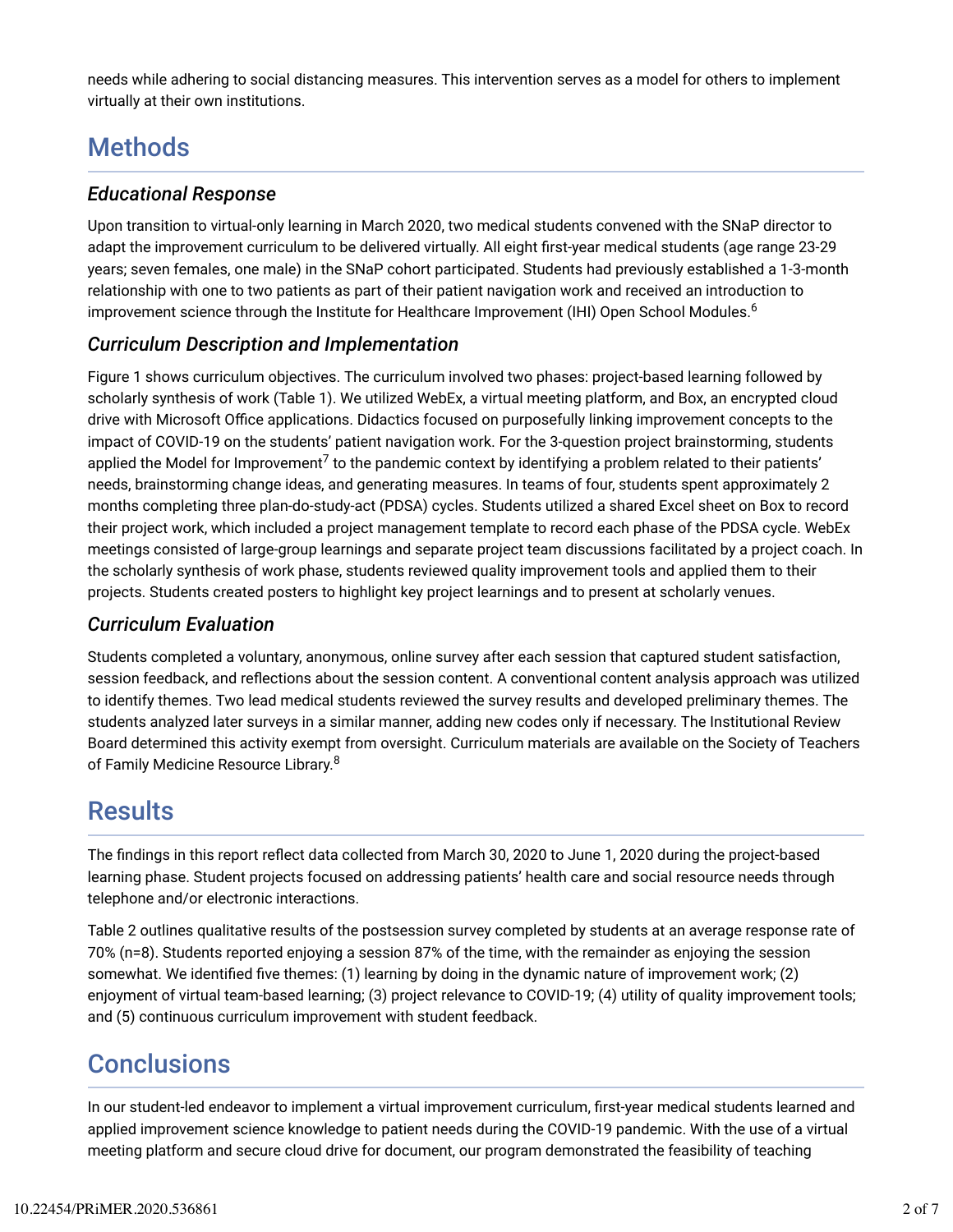improvement in a virtual setting where learning is action-based with project work linked to health care priorities, evident by the two projects carried out by students as a product of this curriculum. Learners reported satisfaction with virtual group discussions and conducting projects relevant to their patients and current events (Table 2, themes 2 and 3). Learner reflections also highlighted the dynamic, trial-by-learning nature of improvement work (Table 2, theme 1). These methods allowed medical students to engage in issues related to COVID-19, further building competence and confidence in health systems improvement. While it is unclear whether the projects will generate a measurable impact on patients, our results nonetheless indicate the program's salient effect on students by instilling the knowledge, skills (evident in theme 4, Table 2), and positive attitude to lead improvement work (shown by themes 1, 2, and 3, Table 2). Our role modeling of continuous improvement by utilizing student feedback to rapidly adapt the curricular content in real time also fulfills an important educational principle (proven by theme 5, Table 2). $^2$ Notably, students voiced concerns about session length, outside classwork volume, and insufficient practice with certain quality improvement tools, which helped to shape latter parts of the curriculum.

This study is limited by self-reported qualitative data and a small sample size of self-selected learners. The curriculum operates within a program where first-year medical students can gain longitudinal experience as patient navigators and therefore intimately understand patient needs during COVID-19. In the absence of such program and existing patient relationships, it may be challenging for early students to identify relevant and feasible project topics. Lastly, a conventional approach to content analysis may also fail to identify key categories.

In conclusion, this student-led implementation of a virtual curriculum engaged first-year medical students in improvement work that addressed patient needs during the COVID-19 pandemic. Engaged in virtual team-based discussions, students developed reflections about improvement work early in their clinical training. Future work should explore ways to incorporate more students and expand on project topics that align with both clinical and educational priorities.

## Tables and Figures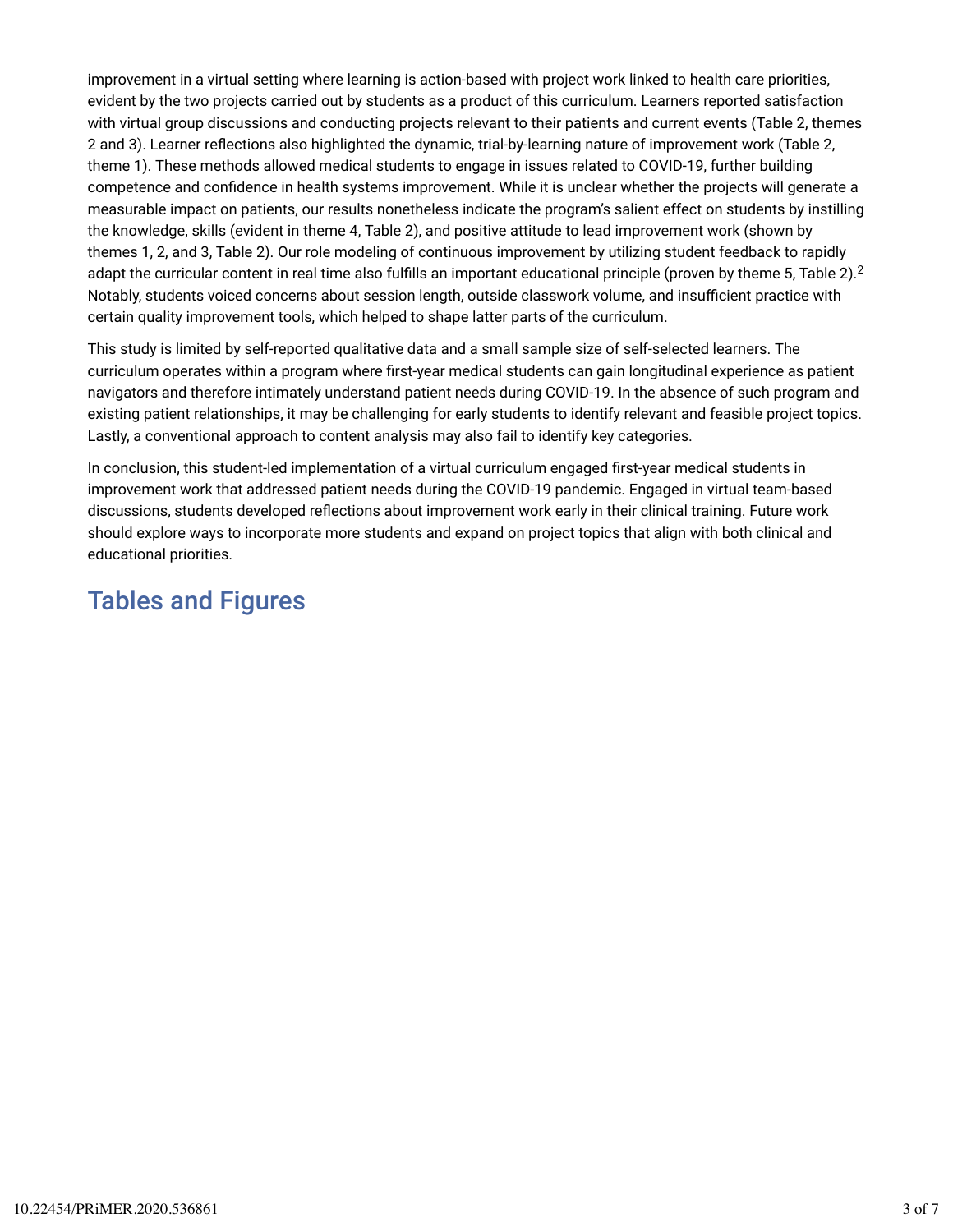# Figure 1: Learning Objectives of a Rapidly-Adapted Virtual<br>Improvement Curriculum for First-Year Medical Students

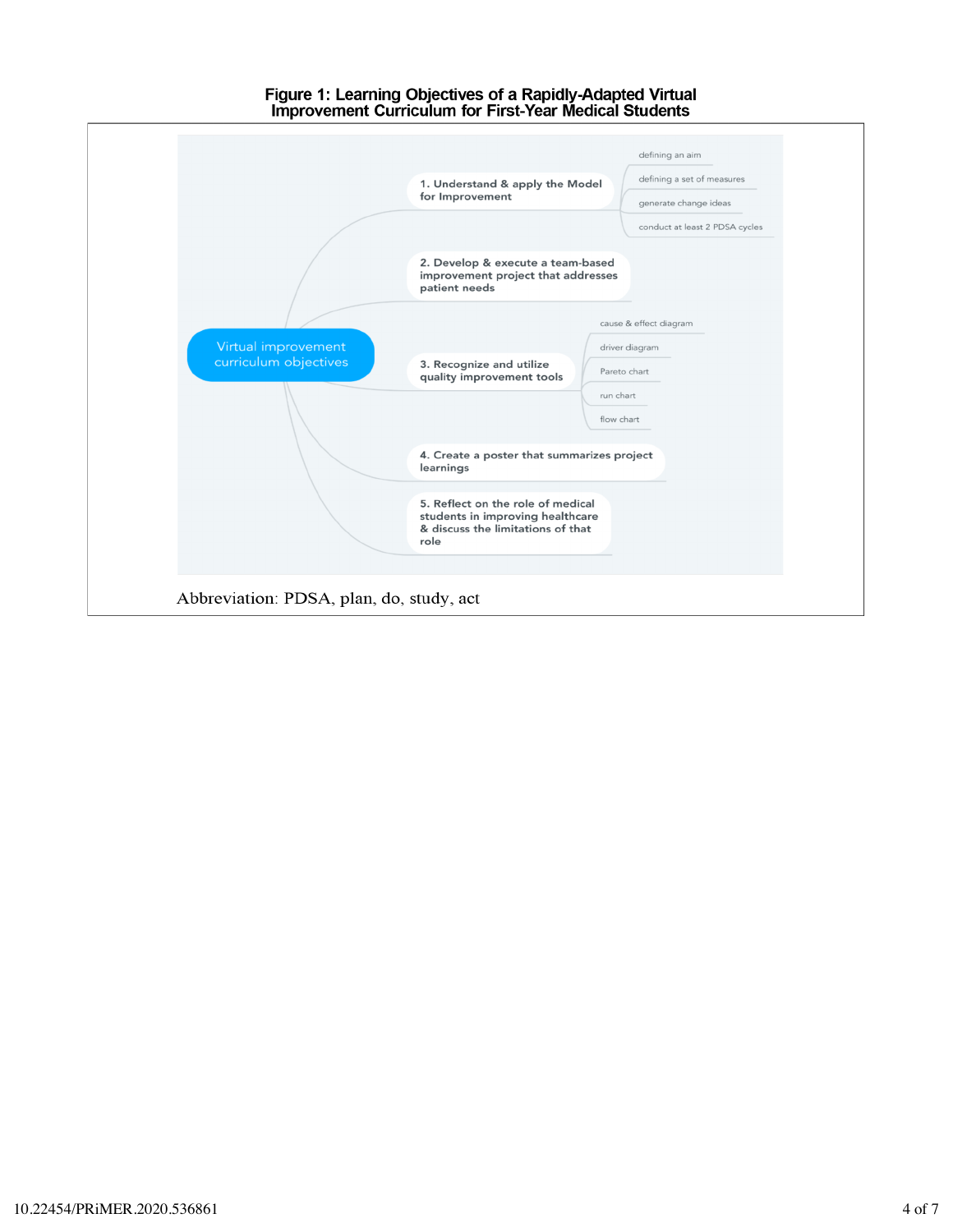# Table 1: Roadmap of Curriculum Delivered in Two Phases: Project-Based Learning Followed<br>by Synthesis of Work (Materials Are Available in the STFM Resource Library)

| <b>Curriculum Roadmap</b> |               |                        |                                                                                   |                                                   |                                                |  |
|---------------------------|---------------|------------------------|-----------------------------------------------------------------------------------|---------------------------------------------------|------------------------------------------------|--|
| <b>Phase</b>              | <b>Date</b>   | <b>Time</b><br>(Hours) | <b>Topic</b>                                                                      | <b>Materials</b>                                  | <b>Postsession</b><br><b>Work</b>              |  |
|                           | Mar 30        | $\mathbf 1$            | Curriculum overview<br>Run chart didactics<br>Pareto chart didactics and exercise | Microsoft PowerPoint<br>Google Trend<br>Excel     | IHI QI 103 module<br>Pareto data<br>collection |  |
|                           | Apr 6         | 1                      | Review Pareto data<br>Driver diagram didactics and exercise                       | Excel<br>Microsoft PowerPoint                     | 3-question project<br>brainstorming            |  |
|                           | Apr 13        | 1                      | <b>PDSA</b> didactics<br>Introduction to project teams                            | Microsoft PowerPoint                              |                                                |  |
| 1                         | Apr 20        | $\mathbf{1}$           | Project team work: complete at least two<br>PDSA cycles                           | Microsoft Excel<br>project management<br>template | Plan and/or execute<br>tests of change         |  |
|                           | Apr 27        | $\overline{2}$         |                                                                                   |                                                   |                                                |  |
|                           | May 11        | $\mathbf{1}$           |                                                                                   |                                                   |                                                |  |
|                           | Jun 1         | 2                      |                                                                                   |                                                   |                                                |  |
|                           | Jun 8         | 1                      |                                                                                   |                                                   |                                                |  |
|                           | <b>Jun 15</b> | 1                      |                                                                                   |                                                   |                                                |  |
| $\overline{2}$            | <b>Jun 29</b> | 1                      | Pareto chart                                                                      | Microsoft PowerPoint                              | Finish creating tools<br>for project           |  |
|                           | Jul 6         | 1                      | Run chart                                                                         |                                                   |                                                |  |
|                           | <b>Jul 13</b> | $\overline{2}$         | Driver diagram<br>Fishbone diagram                                                |                                                   |                                                |  |
|                           | <b>Jul 20</b> | 1                      | Flow chart                                                                        |                                                   |                                                |  |
|                           | Aug 10        | 1                      | Poster                                                                            | Poster examples<br>from previous years            | Finish poster                                  |  |
|                           | Aug 17        | 1                      |                                                                                   |                                                   |                                                |  |

Abbreviations: IHI, Institute for Healthcare Improvement; QI, quality improvement; PDSA, plan, do, study, act.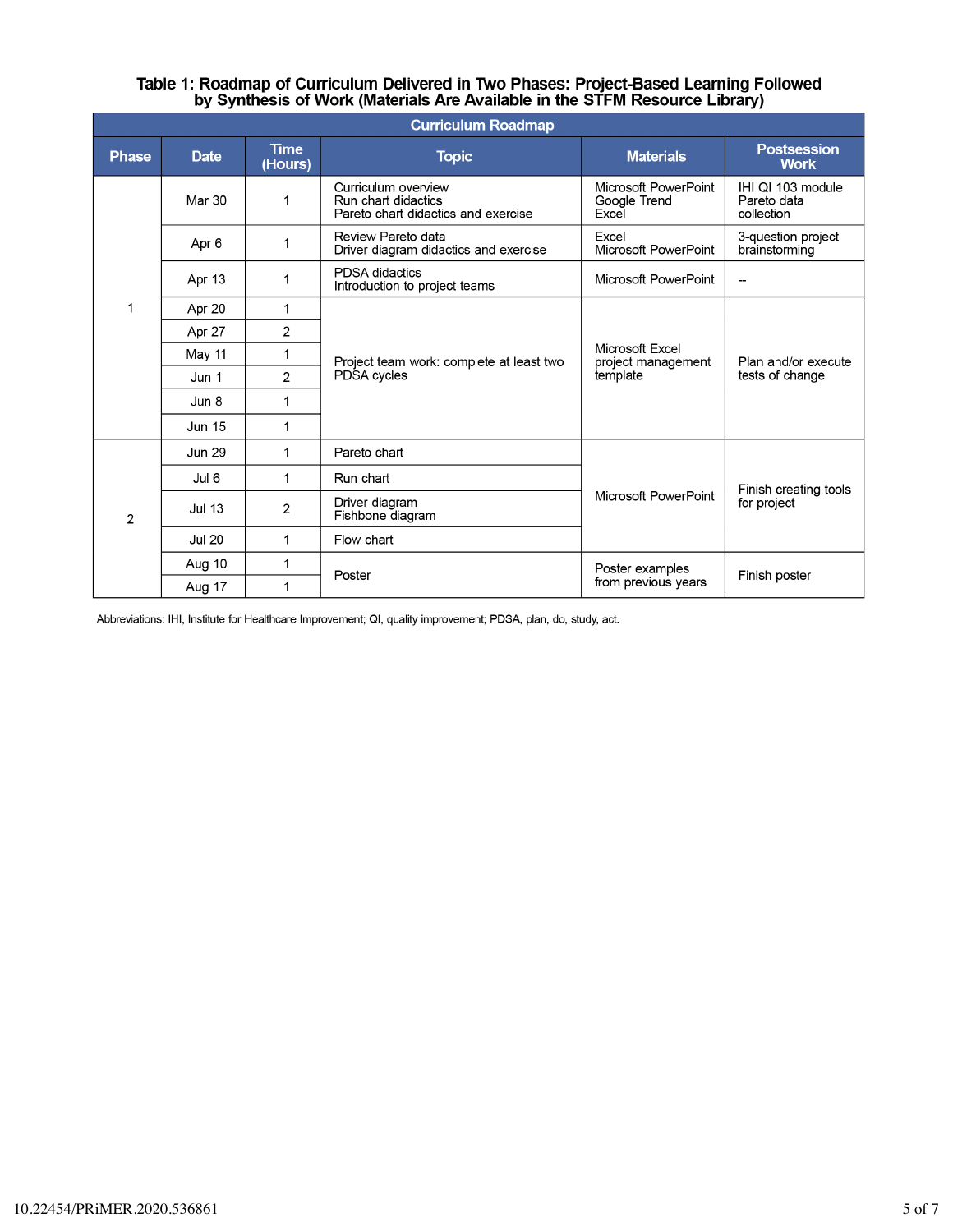| <b>Theme</b>                                                                  | <b>Student Comments</b>                                                                                                                                                                                                                                                                                                                                                                                                                                                                                                                                                                                                                                                                                                                                                                                                                                                                                                                         | <b>Significance of Theme</b>                                                                                                                                                                                                                                                                                                                                                                                                                                                                                                                          |
|-------------------------------------------------------------------------------|-------------------------------------------------------------------------------------------------------------------------------------------------------------------------------------------------------------------------------------------------------------------------------------------------------------------------------------------------------------------------------------------------------------------------------------------------------------------------------------------------------------------------------------------------------------------------------------------------------------------------------------------------------------------------------------------------------------------------------------------------------------------------------------------------------------------------------------------------------------------------------------------------------------------------------------------------|-------------------------------------------------------------------------------------------------------------------------------------------------------------------------------------------------------------------------------------------------------------------------------------------------------------------------------------------------------------------------------------------------------------------------------------------------------------------------------------------------------------------------------------------------------|
| Theme 1: Learning by<br>doing in the dynamic<br>nature of improvement<br>work | • Revisiting and adjusting our aim as we progress<br>in the project is important.<br>• Discussing the aim statement and potential<br>measured data was more dynamic than I<br>expected!<br>• [I] learned that you cannot get stuck in a [quality<br>improvement] QI project.<br>[Our team] needs to simplify expectations and<br>take smaller steps with each PDSA<br>• [I learned] that an intervention can still be<br>considered successful even if achievement<br>of a goal was not tied directly to my action<br>as I had anticipated<br>QI can be a constant process in the health<br>care setting                                                                                                                                                                                                                                                                                                                                        | The dynamic nature of quality improvement was well<br>recognized, understood, and received by students.<br>This theme emerged from students' comments not<br>just on the process of gradual improvement in quality<br>improvement but also the dynamic nature of working<br>on a project in a virtual, real-time platform.                                                                                                                                                                                                                            |
| Theme 2. Enjoyment<br>of virtual team-based<br>learning                       | • The session] was productive - felt exciting to<br>have a plan moving forward for a project,<br>we now have created our initial needs<br>assessment survey<br>• As ever, I love seeing how our project evolves<br>with group discussion<br>• I appreciated the unstructured time to ask<br>questions and talk about our work<br>• I learned a lot about different measurements<br>and had fun discussion what we would do<br>next.<br>• I enjoyed the space allowed for discussion,<br>which was much more substantive than I<br>thought would be possible via telemeeting.<br>• I liked the ability to have a long discussion and<br>go back over pieces of the project that we<br>had not touched in a while<br>• I love that the discussion is very student driven<br>with the assistance of an outside faculty<br>facilitator to make sure we aren't forgetting<br>anything<br>[I liked] live collaboration and plenty of<br>brainstorming | This theme emerged as a surprise to the authors.<br>Virtual team-based learning in quality improvement<br>is not a tradition at our institution or of the SNaP<br>program. As we designed the curriculum, we<br>intentionally designed the sessions to increase<br>interactivity (finding the ideal session length, planning<br>to facilitate group discussion, planning for break-out<br>groups, etc). The positivity towards virtual team-<br>based learning is an encouraging sign for future<br>collaborative work within and among institutions. |
| Theme 3: Project<br>relevance to COVID-19                                     | • I like that it is very relevant to the situation we<br>are in right now. It makes [me] more excited<br>to do the QI project than what we initially<br>came up with.<br>• I like that our QI session is relevant to currents<br>events and what we're going through now.                                                                                                                                                                                                                                                                                                                                                                                                                                                                                                                                                                                                                                                                       | With a pandemic taking over healthcare, the<br>economy, education, and lives, it became very<br>clear that medical education also needed to adapt<br>to current events. Higher quality education is<br>experienced when students enjoy the work; with<br>this project, we learned that students benefit from<br>medical education that is relevant and timely.                                                                                                                                                                                        |
| Theme 4: Utility of<br>quality improvement<br>tools                           | • Revisiting [our] driver diagram was a good idea.<br>• I liked the presentation of graph format and<br>data types<br>I like the flexibility in changing our project after<br>we saw that the Pareto diagram [exercise]<br>didn't really work with our small population.                                                                                                                                                                                                                                                                                                                                                                                                                                                                                                                                                                                                                                                                        | One of the five objectives of this curriculum was<br>to teach quality improvement tools and then<br>immediately allow students the opportunity to apply<br>that tool in a meaningful project. That objective was<br>clearly achieved as this theme emerged from the<br>students' comments.                                                                                                                                                                                                                                                            |
| Theme 5: Continuous<br>curricular improvement<br>with student feedback        | • I would have liked more time to look at the<br>Pareto chart. I was confused because the<br>values on the chart didn't seem to match the<br>frequency values on the tables, but I didn't<br>want to interrupt the class by asking that<br>question.<br>• I think 45 minutes is good enough time. I think<br>we are able to address a couple of concerns<br>and still have a good discussion. A little bit<br>more would be nice, but 45 is doable.<br>• More time! These meetings take longer over<br>WebEx than they would in person<br>• Less time in large groups--although if another<br>group is stuck, it's also understandable to<br>spend more time in large groups<br>• More examples on process measures &<br>balancing measures.                                                                                                                                                                                                    | Adopting the continuous improvement theory<br>in designing the curriculum itself, we found that<br>students contributed formative feedback that allowed<br>us to continually improve the curriculum as we<br>progressed.                                                                                                                                                                                                                                                                                                                              |

#### Table 2: Qualitative Results of Postsession Surveys